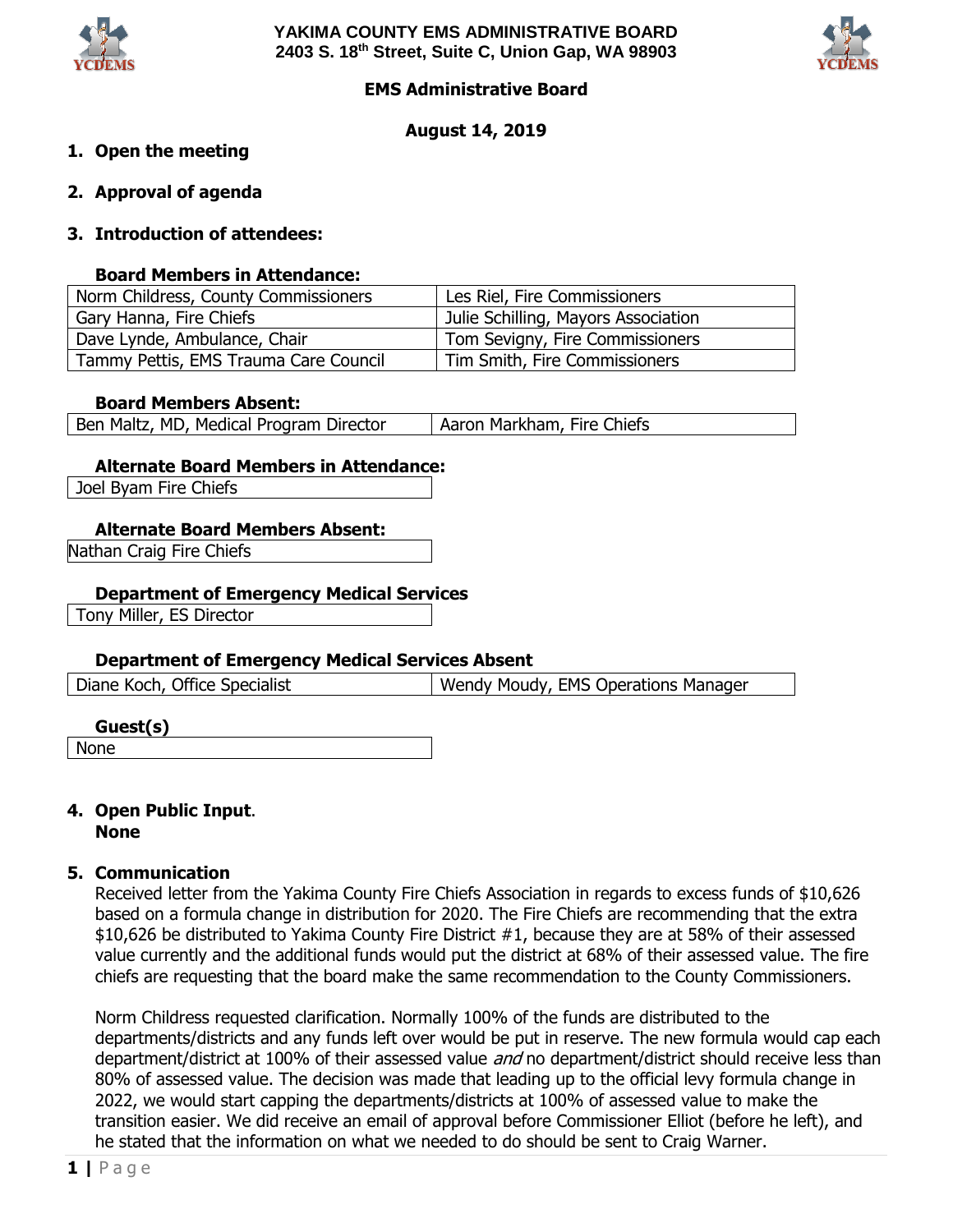



Motion to forward this recommendation to the County Commissioners was approved.

## **6. Approval of Previous Minutes**

It was moved and seconded to approve previous minutes from May and June as sent. Motion carried.

# **7. Reports from Committees and/or Agencies Director's Report**

a. Financial Review Budget

- ▶ Currently in Reserve: \$373,366
- ▶ Operating Reserves: \$250,000
- $\blacktriangleright$  Levy Ballot:  $$50,000$
- > Available Reserves: \$32,000
- $\geq$  2019 Revenue to date:  $$313,731$  of \$526,327 budgeted
- $\geq$  2019 Expenses to date: \$277,787 of \$526,327 budgeted
- $\geq$  Out of District Fund Approximately:  $\frac{1}{2}$  \$32,000

#### b. EMT Course

Finish in April with 34 students. Twenty-seven have passed the NREMT exam. We did data collection on the pass rates. During April (first month that students could test), we had a 90% pass rate. During the next 30 days (May), it dropped down to 78%, during the next month (June) it dropped down to 50%.

We kept EMS testing open until May  $31<sup>st</sup>$ , and several students stated that they were not ready to take the exam yet. An additional 30 days was given until June  $30<sup>th</sup>$ . Of the students who failed, Gary Conn reached out to all of them to see what we could do to help, but did not get any replies.

c. 2020 EMT Course

Announcements will go out on August  $26<sup>th</sup>$ . Applications will be due by October  $1<sup>st</sup>$ . This past year we had a large class. It did not work out well. We needed 8 instructors on the weekends, and we struggled trying to fill the spots. This meant that the students were not getting the attention that they really needed. Discussed this with the MPD and decided to cap the next class at 25.

- d. The 3-year OTEP plan was updated and sent to the State. The plan has been approved.
- e. OTEP
	- $\checkmark$  2019 OTEP is complete the Travis Alert was put into Module 5. This was a State mandated course and written by the State. It is a long one, about 45 to 50 minutes. Everyone, including office staff is required to take the course.
	- $\checkmark$  2020 OTEP modules 1 and 2 filming is complete. Modules 3 and 4 will be filmed in September. Module 5 and 6 will be filmed in November.
- f. Instructors

Currently there are 18 instructors. Considering letting 3 go, as we have not seen them in over a year.

There are 3 SEIs and 1 SEI candidate, we are allowed up to 6.

g. Dr. Maltz is being deployed as of September  $1<sup>st</sup>$  for 3 months. Dr. Kevin Hodges, MPD for Benton/Franklin counties will be the interim MPD.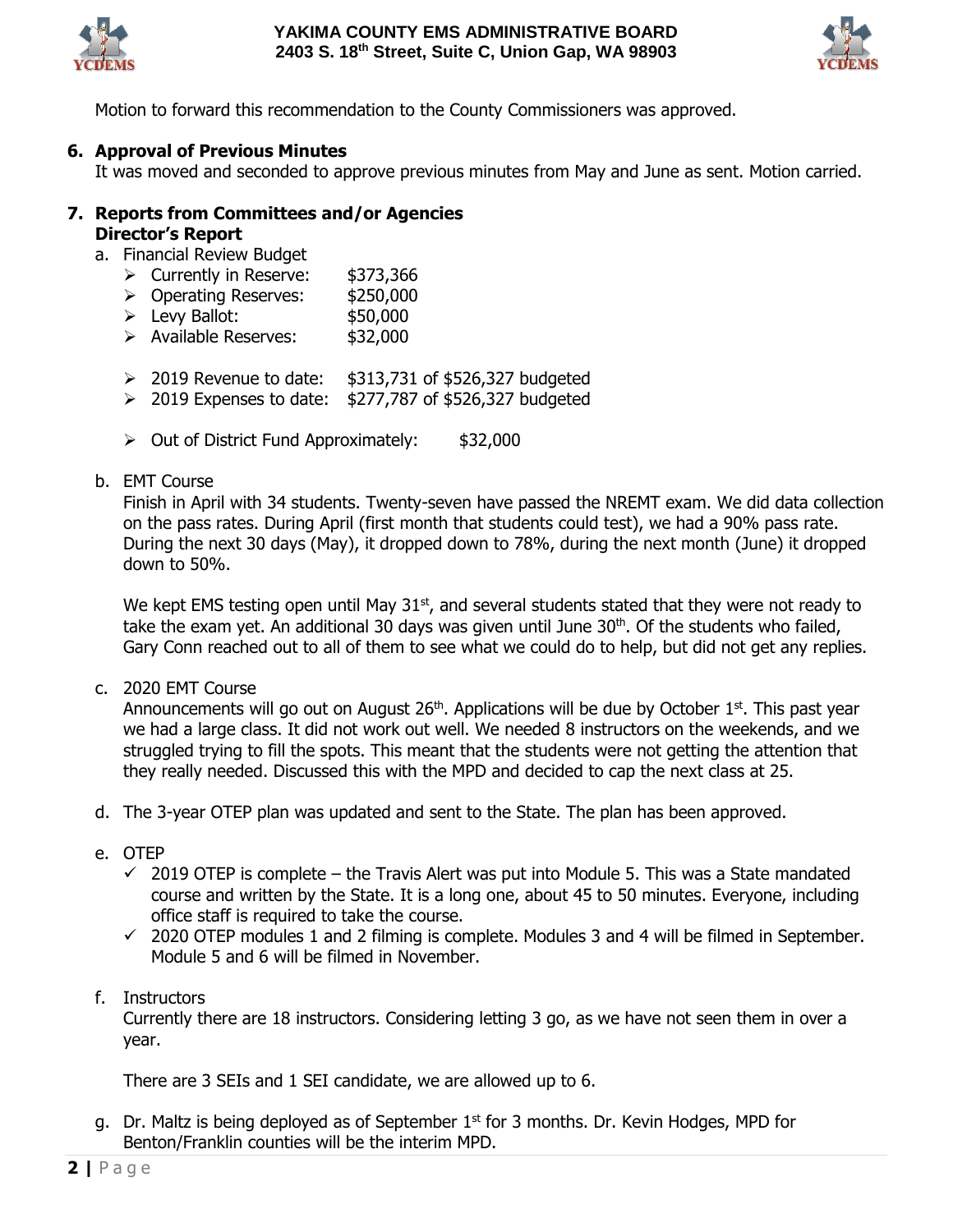



# **8. Financial Review**

The county has not yet given Tony the budget information. When it becomes available, a special meeting will be called.

# **9. Old Business**

# **10.New Business**

a. Bylaws

Discussion on changing the meeting dates. Decision to keep meetings as is for now.

Last time the bylaws were reviewed was 2015. Discussion on making changes or additions to the bylaws. If we have a special meeting, then we can only take action on the topics of the agenda. Other discussion followed, and it was requested to have time to review the bylaws and discuss at the next meeting.

b. Term expirations

Discussion on Julie Schilling being the mayors association representative. She took over for Norm Childress, when he became a county commissioner and his term expires at the end of the year. A letter should be sent from the mayors association appointing Ms Schilling as their representative.

The following representatives expire at the end of this year:

Phil Nelson, Fire Commissioners

Tim Smith, Fire Chiefs

Tammy Pettis, EMS & Trauma Care Council

Letters should be sent from the groups either reappointing the current representatives or appointing a new representative.

The County Commissioners approve the representatives, based on the recommendations from the groups and the board.

# **11.Strategic Planning**

- a. Identify strategic initiatives what should we prioritize and how should we accomplish the goals
	- $\triangleright$  New members packet:

Bylaws Meeting schedule Acronyms A years' worth of past minutes/agendas Past levy history - distribution General information about agencies

- $\checkmark$  Task everyone send an email to Dave Lynde identifying what should be included in a new member's packet.
- $\triangleright$  Work load of the EMS office:

Instructor numbers declining

Recruitment efforts – how can the groups assist to increase instructor pool

 $\checkmark$  Task – explore different avenues for recruitment of instructors Norm Childress requested a proposal from Tony to increase instructor pay. Discussion followed on ESE and SEI requirements.

## **12. For the Good of the Order**

Report that patient was very happy and grateful for care received from AMR.